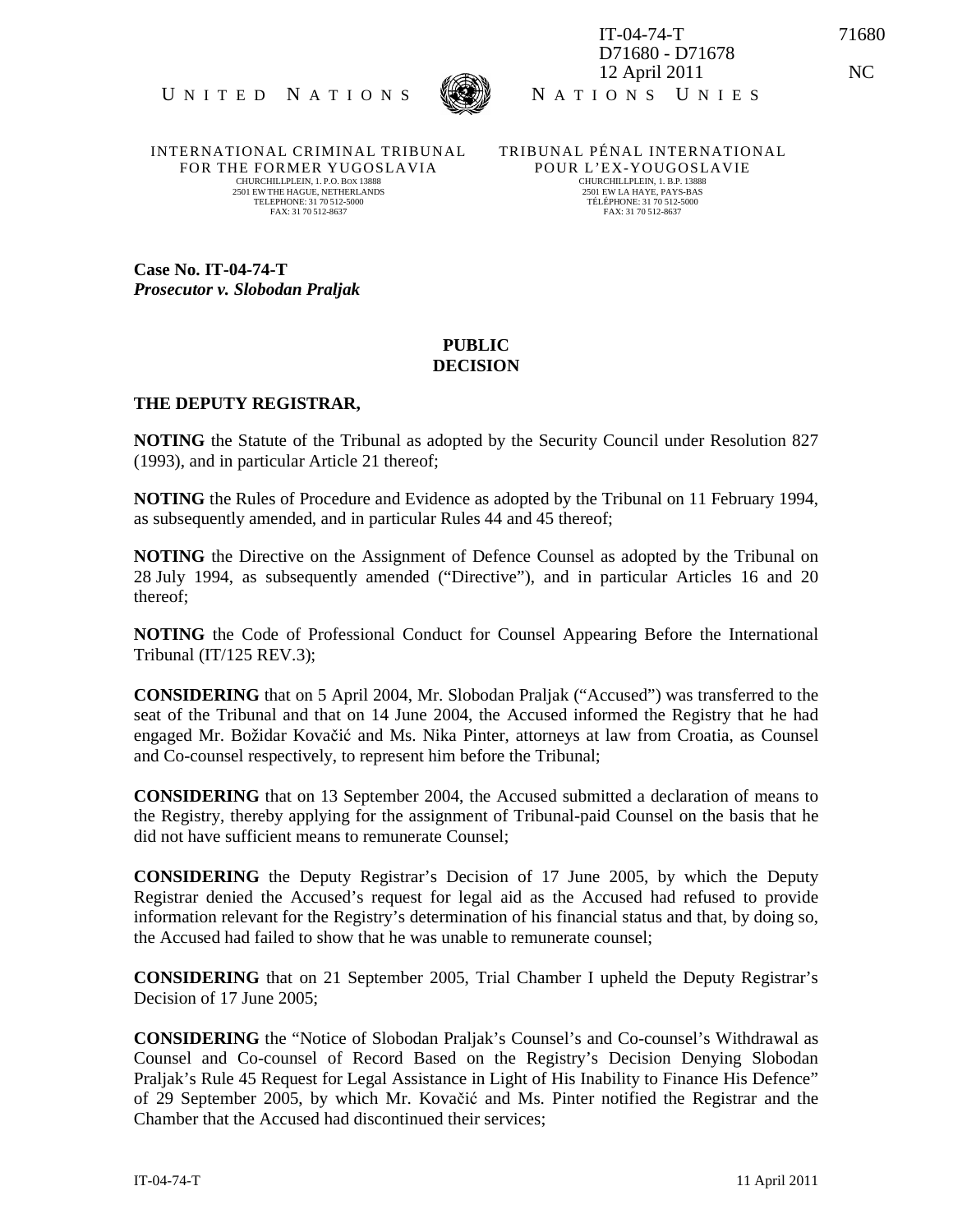**NOTING** the Deputy Registrar's Notification of 3 November 2005 of the Accused's election to conduct his own defence pursuant to Rule 45(F) of the Rules;

**CONSIDERING** the "Request of Slobodan Praljak for the Review of an Opinion of the Registrar of the Tribunal and Request for Assignment of Defence Counsel" of 5 January 2006 and the Registry's reply of 27 January 2006;

**CONSIDERING** Trial Chamber II's "Decision on Assignment of Defence Counsel" of 15 February 2006 ("Trial Chamber's Decision"), by which the Trial Chamber directed the Registrar to assign Counsel to the Accused in the interest of justice;

**CONSIDERING** that on 16 February 2006, the Accused requested the Registry to assign Mr. Božidar Kovačić as his Counsel pursuant to the Trial Chamber's Decision; and that on 19 February 2006, Mr. Kovačić requested the assignment of Ms. Nika Pinter as his Co-counsel;

**CONSIDERING** that on 6 March 2006 the Registrar assigned Mr. Kovačić as Lead Counsel to the Accused and Ms. Nika Pinter as his Co-counsel.

**CONSIDERING** that on 22 February 2011 Mr. Kovačić submitted a request to the Registrar to be withdrawn as Lead Counsel to the Accused pursuant to Article 20 (A) (i) of the Directive;

**NOTING** that on 22 February 2011, the Accused also submitted a written request for the withdrawal of Mr. Kovačić's assignment as Lead Counsel, and requested the assignment of Ms. Pinter as replacement Lead Counsel;

**CONSIDERING** that the Registrar requested Mr. Kovačić and Ms. Pinter to provide additional information in relation to the request for withdrawal;

**NOTING** that the Registrar is satisfied with the reasons provided by Mr. Kovačić in relation to the request for withdrawal;

**NOTING** Article 20(A)(i) of the Directive, which provides that in the interests of justice, the Registrar may withdraw the assignment of Counsel at the request of the Accused or Counsel;

**NOTING** that on 7 April 2011, Mr. Kovačić and Ms. Pinter provided the Registry with a transition plan, whereby Ms. Pinter would be reassigned as Lead Counsel, while Mr. Kovačić would be reassigned as Co-counsel for a temporary period, pending the withdrawal of his assignment as counsel;

**FINDING** that the interests of justice would be served in allowing the replacement of Lead Counsel under the given circumstances and in re-assigning Mr. Kovačić as Co-counsel on a temporary basis;